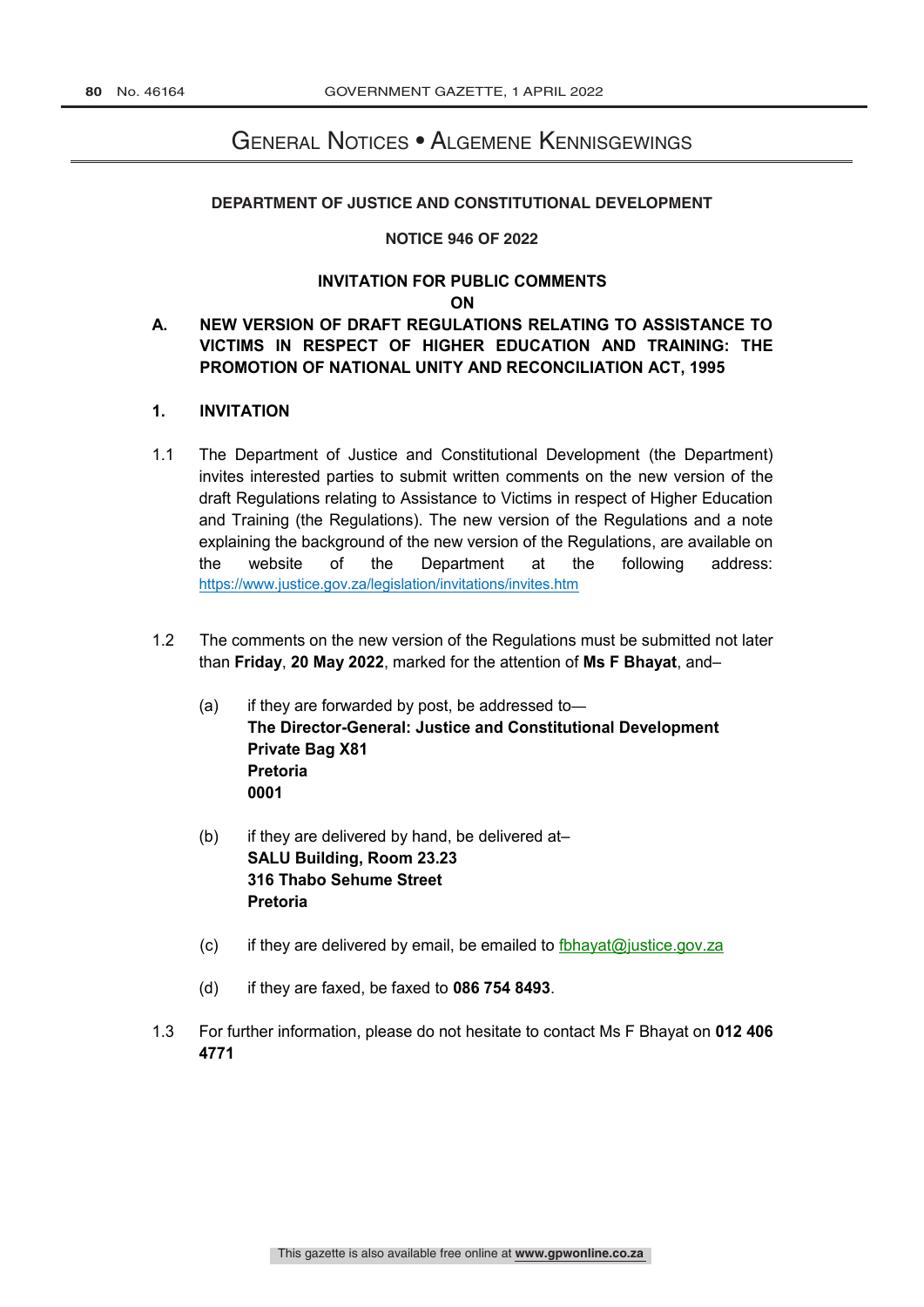### **B. BACKGROUND NOTE**

The following background information is hereby furnished in order to assist interested parties to comment on the new version of the Regulations.

- 2.1 The first set of Regulations came into operation on 07 November 2014 (Government Notice No. R. 852 of 3 November 2014). The purpose of the Regulations was to provide for financial assistance to declared TRC victims and their relatives and dependants in respect of the following categories: **Adult education and training**; **further education and training**; **higher education**; and **skills development**.
- 2.2 The Regulations have since been amended on four occasions. The first amendments, which extended the forms of assistance, were published in Government Notice No. R. 691 of 18 July 2017. The second amendments, which provide for uncapped amounts to be paid to students in respect of tuition fees and financial assistance to students with disabilities in respect of assistive devices and human support, were published in Government Notice No. R. 1373 of 14 December 2018. The third amendments, which, among others, extended the period of application of the Regulations for one year (which would have ended early in November 2020), were published in Government Notice No. R. 1286 of 4 October 2019. The fourth amendments, which, among others, extended the period of application of the Regulations for one more year (which ended in November 2021), and to deal with the impact of Covid-19 on the Regulations, were published in Government Notice No. R. 1194 of 6 November 2020.
- 2.3 The period of application of the Regulations was limited to five years for the following reasons:
	- (a) To ascertain whether there is after the five year period still money in the President's Fund (the Fund), established in terms of section 42 of the Promotion of National Unity and Reconciliation Act, 1995, that may be used for education assistance for victims; and
	- (b) if there is still money available for education assistance, to identify and address problems experienced in practice in the application of the Regulations.

(This process is referred to as the review process.)

2.4 During the review process, certain challenges and areas of improvement were identified by the TRC declared victims, the TRC Unit, the Department of Higher Education and Training (the DHET) and the National Student Financial Aid Scheme (the NSFAS), regarding the Regulations.